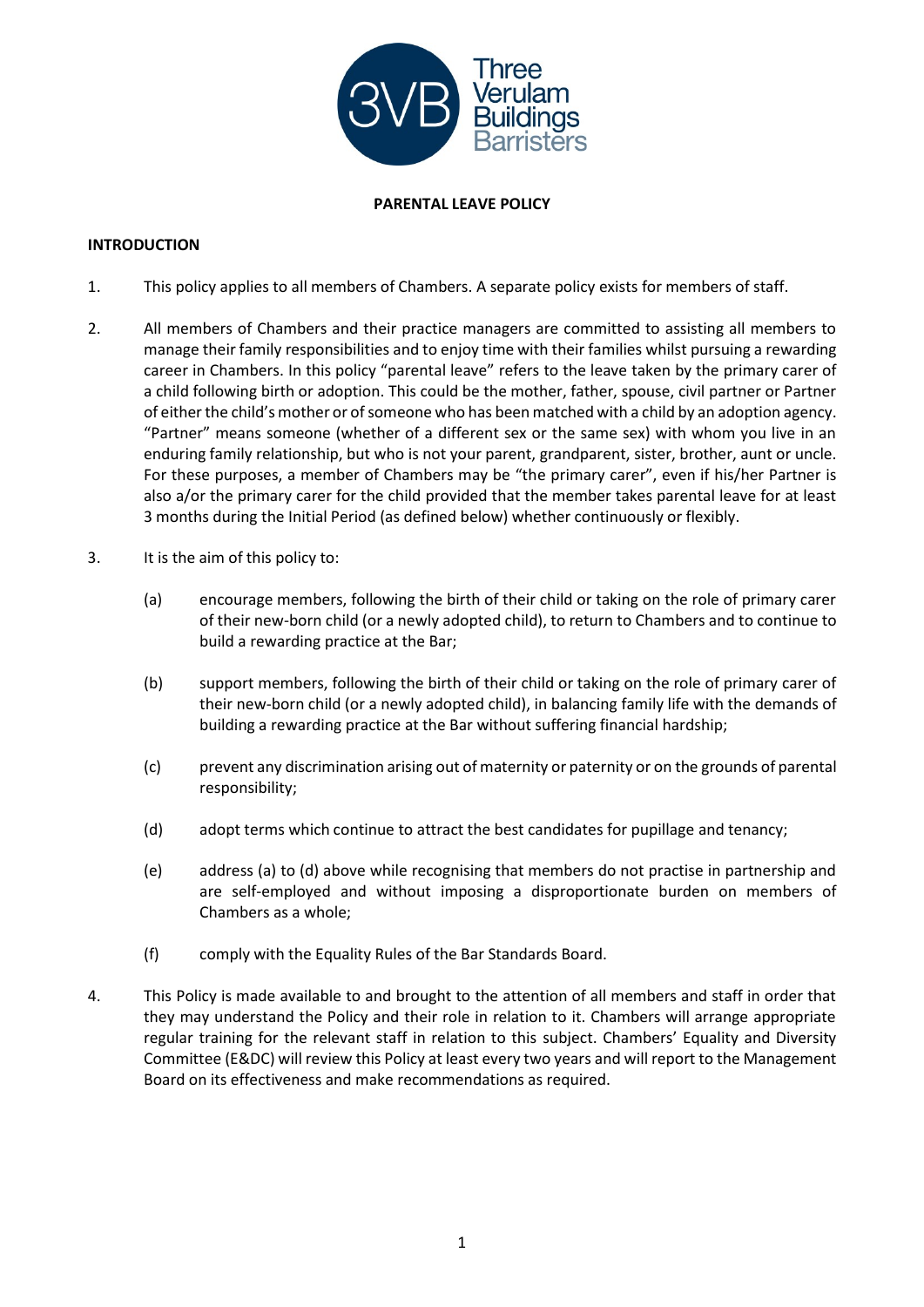#### **NOTIFICATION REQUIREMENTS**

- 5. Chambers encourages any member who is pregnant to notify the Head of Chambers of such information as soon as they feel comfortable doing so, given that there may be health and safety implications. Any such information will be kept confidential between the Head and Chambers and the member, unless and until otherwise agreed with the member.
- 6. Any member who wishes to exercise their rights under this parental leave policy should notify the Head of Chambers of their intention to exercise such rights as soon as possible, and in any event no later than 8 weeks prior to the date on which any absence from Chambers under this policy is due to commence. In exceptional circumstances(e.g., a premature birth) the Management Board may waive all or any of the requirements set out in this paragraph.
- 7. Members will be expected to make appropriate arrangements with their clerks and other members of Chambers regarding any pre-booked work which the member will be unable to undertake during any period(s) of absence.

## **REMISSION FROM PAYMENTS FOR RENT AND SENIORITY-POINT MORATORIUM**

- 8. Any member who leaves Chambers to give birth or to take on the role of primary carer of their newborn child (or a newly adopted child) shall not be required to pay rent for a period of 12 months following the month of the birth or of taking on the role of primary carer ("the Initial Period") and the member may reduce the amount of their standing order to Chambers during that 12-month period accordingly.
- 9. Asregards any member to whom paragraph 8 above applies, there will be a moratorium on senioritypoint increases during the Initial Period. Seniority-point increases will resume after the Initial Period.
- 10. Any member whose partner gives birth to or adopts a child, but who does not become the primary carer for that child, shall not be required to pay rent for a period of 1 month following the month of the birth or adoption.

## **ALLOWANCE AGAINST CHAMBERS' EXPENSES**

11. Any member who leaves Chambers to give birth or to take on the role of primary carer of their newborn child (or a newly adopted child) will have an allowance against Chambers' expenses of £12,000. This allowance will be available, at the member's option, either upon return to Chambers or in respect of the member's aged debt as at the start of the Initial Period.

## **PROVISIONS APPLY REGARDLESS OF PERIOD OF ABSENCE**

12. Paragraphs 8 to 11 above shall apply regardless of the amount of time taken away from Chambers and irrespective of any work done by the member in question during the Initial Period.

## **CHAMBERS' CONSTITUTION FINANCIAL HARDSHIP**

13. The provisions in this policy are in addition to, and do not take the place of, the Head of Chambers' absolute discretion in relation to concessions on Chambers' rent and expenses on the grounds of hardship as set out in paragraphs 62 and 63 of the Constitution.

## **RIGHT TO ROOM-SHARE OR DOWNSIZE ON RETURN**

14. On return to Chambers after the Initial Period or an extended period of absence following birth or adoption in accordance with paragraph 15 below, a member has the right to continue to rent their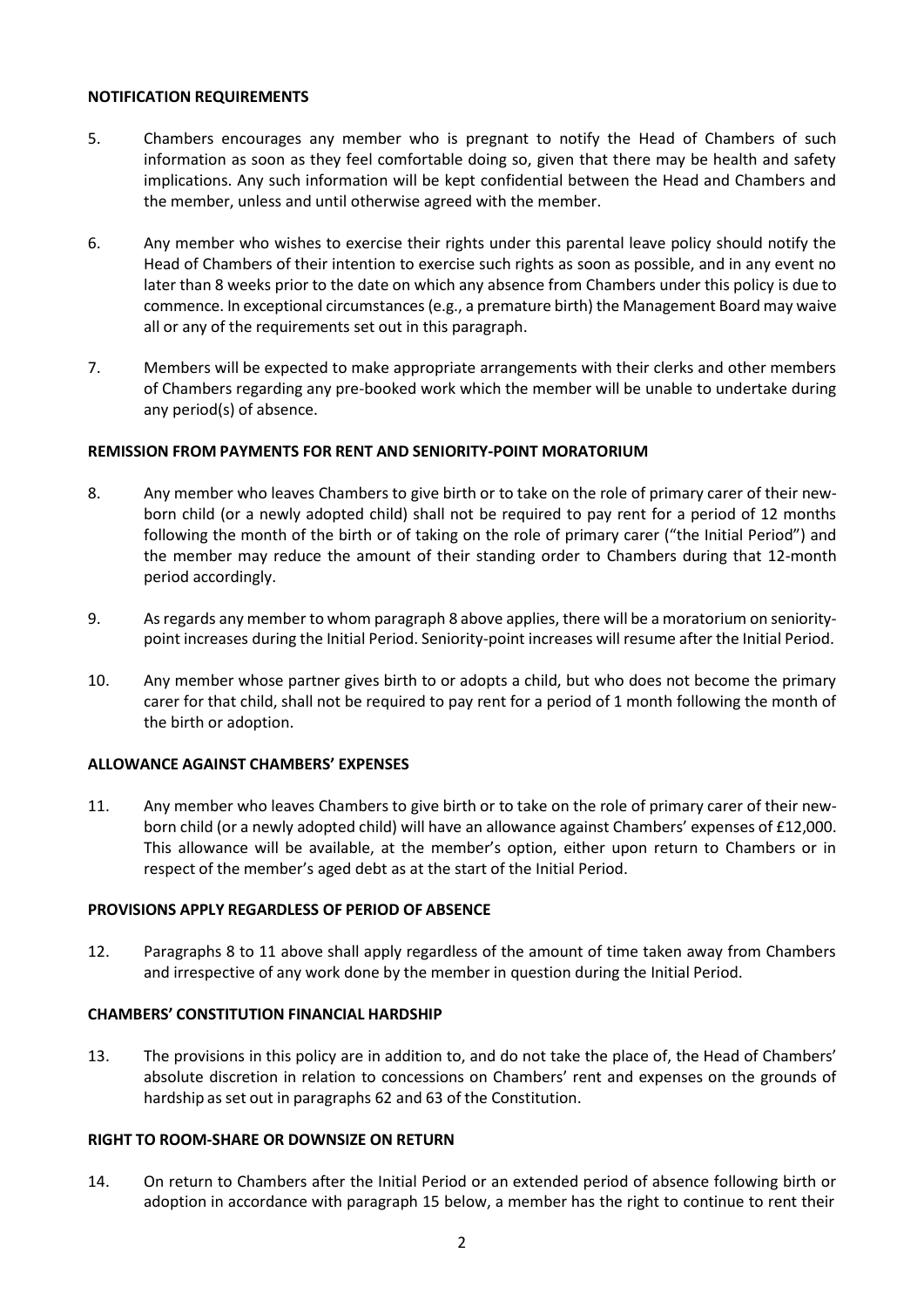current room, or if the member prefers, to share a room in Chambers (assuming a suitable room and partner are available) or to downsize their room.

## **EXTENDED PERIOD OF ABSENCE FOLLOWING BIRTH OR ADOPTION**

- 15. Any member who leaves to give birth or to take on the role of primary carer of their new-born child (or a newly adopted child) and who does not want to return to Chambers at the end of the Initial Period shall be entitled to have their seat in Chambers held open for up to 18 months following the month of the birth or taking on the role as primary carer without any impact on his/her room, provided the rent charge is paid for months 13 to 18. Any member who wishes to exercise this right must notify the Head of Chambers by before the end of the initial period to allow appropriate arrangements to be made.
- 16. A member is entitled to have their seat in Chambers held open for a maximum of three years following the month of the birth/adoption or taking on the role as primary carer with no liability for the payment of rent provided that the member gives up his/her room. Any member who wishes to exercise this right must notify the Head of Chambers.
- 17. Any member who does not return to Chambers after the Initial Period, or in the case of a member who has exercised their rights in accordance with paragraphs 15, does not return by month 19, and in each case who has not notified Chambers that they wish to exercise their rights in accordance with paragraphs 15 or 16 above by the relevant date set out above, or has not exercised their rights under this policy in respect of a further new-born or newly adopted child, or has not otherwise agreed an extension with Chambers' Management Board, shall lose their automatic right to right to Chambers at the end of the relevant period.
- 18. If a member has exercised their right in accordance with paragraph 163, but does not return to Chambers after three years following the month of the birth/adoption or taking on the role as a primary carer, without agreeing an extension with Chambers' Management Board or without exercising their rights under this policy in respect of a further new-born child or newly adopted child, her/his automatic right to return to Chambers shall cease at the end of that three year period.
- 19. Where membership ceases by virtue of the provisions in paragraph 17 or 18, a member can reapply to Chambers in the usual way.

## **ARRANGMENTS DURING ABSENCE AND AFTER RETURN**

- 20. A member of Chambers who takes parental leave is encouraged to maintain contact with Chambers. Ordinarily this will be done through a series of 4 meetings with the practice managers, taking place before, during and after her/his leave. Suggested agendas for each of those meetings are annexed to this policy.
- 21. As part of its commitment to support and assist all of its members during parental leave, Chambers will ensure that any member on leave who so wishes is kept in touch with Chambers' business and any matter affecting his or her practice.
- 22. Chambers will ensure that the member is offered opportunities to do appropriate work if this is requested and invited to training events, social occasions, marketing events and Chambers meetings during the Initial Period and any further period of absence under this policy.
- 23. Chambers will also ensure that all members returning from parental leave are fully supported in reestablishing their practices as quickly as possible following their return including (where requested) the arrangement of a "practice meeting" with the relevant clerk within two weeks before the member returns to work where possible.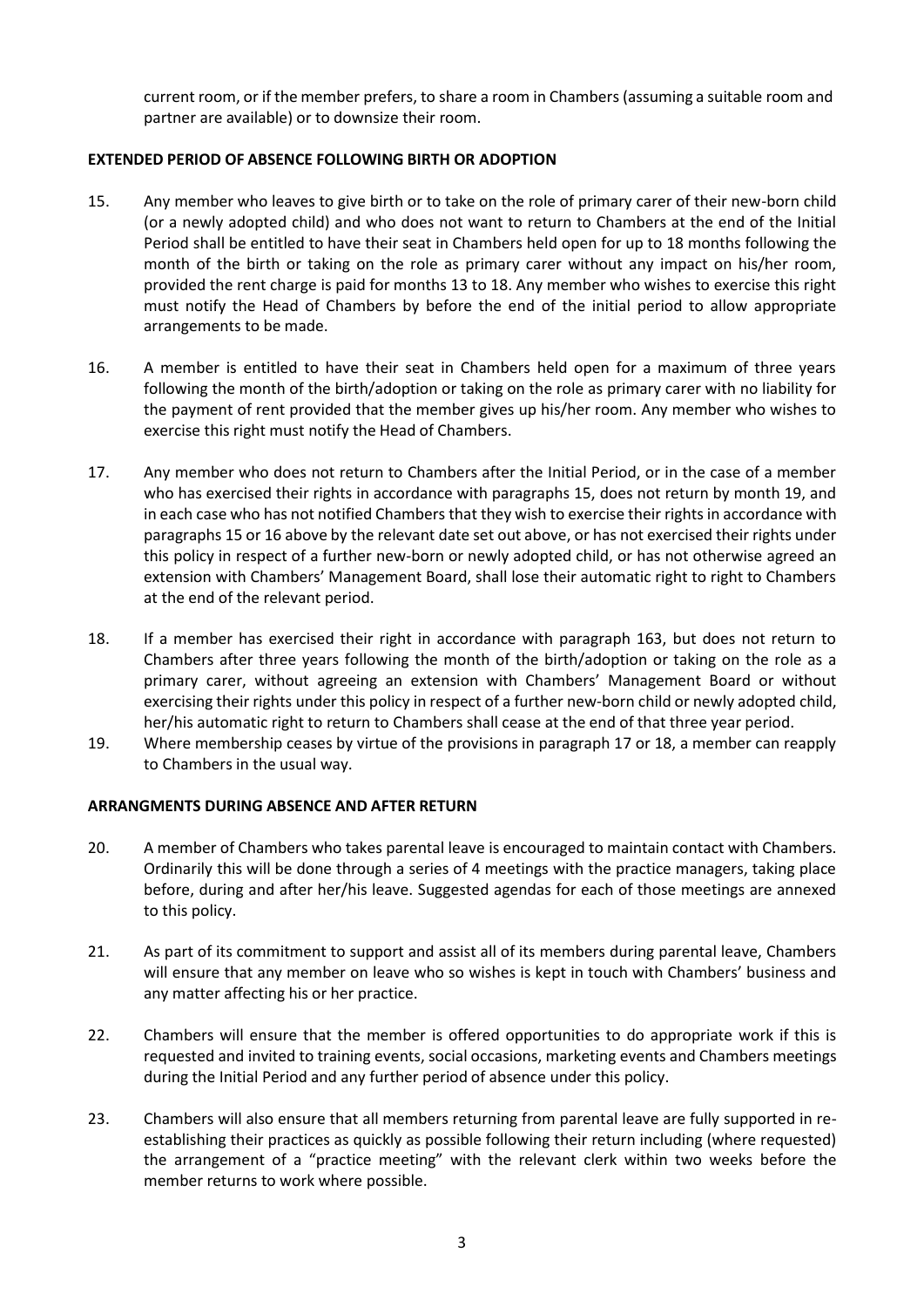- 24. Chambers recognises that targeted marketing support for a limited period of 6 months following a member of Chambers' return to practice is likely to be beneficial in the process of assisting the returning member of Chamber's practice to come back to life. In this regard, during the 6 months following the member of Chamber's return, the practice managers should be pro-active in seeking to involve the returning member of Chambers in such appropriate marketing events and talks as are being organised with firms of solicitors (if that is desired by the returning member of Chambers concerned).
- 25. The level and nature of a returning member's practice following return to Chambers should be monitored by the practice managers and the member concerned in particular by reference to the level and nature of the member's practice prior to parental leave and taking into account proportionately any change in the member's hours/days of working upon return to Chambers. Without precluding discussion at any other time, this should be an item for the agenda for the practice review meeting after the member returns. If such monitoring reveals matters about which the member is concerned, these can be raised by her/him with the Head of Chambers or with the Chair of the Equality and Diversity Committee.
- 26. Returning members should familiarise themselves with Chambers' Flexible Working policy which covers the right of a member of Chambers to work part-time, to work flexible hours or to work from home so asto enable them to manage their family responsibilities without giving up work.
- 27. It is recognised that devilling in the immediate 6 months after returning from parental leave has particular advantages for a returning member of Chambers' cashflow and diary which are important in the light of the likely "financial crunch" experienced by returning member of Chambers' in the first months back in Chambers. In the 6-month period following the member of Chambers' return, the practice managers should be pro-active in seeking suitable devilling opportunities for the returning member of Chambers if that is desired by the member of Chambers concerned. For the avoidance of any doubt, it is in the absolute discretion of any member of Chambers, subject to her/his own professional obligations, whether and to whom she/he chooses to devil work. All devilling arrangements shall comply with the BSB guidelines for devilling.
- 28. It is recognised that there is likely to be a financial "crunch" for a returning member of Chambers in the first 6 months after return from parental leave. In view of this, the Fees Clerks will actively pursue debt collection in relation to a member whilst she/he is on parental leave and in the first 6 months following her/his return. Payment issues should be discussed with the practice managers on departure from and return to work. If a member of Chambers wishes to attach payment conditions to new work, she/he should agree these with the practice managers, who will make them clear to clients so that prompt payment can be enforced without damaging Chambers'/the member's relationship with the client.
- 29. Chambers' Equality and Diversity Committee will publish and maintain guidelines which set out the practical steps to implement this policy regarding arrangements during absence on parental leave and after return. The current guidance is attached to this policy as Schedule 1.

## **PARENTAL LEAVE MENTORS**

30. The Head of the Equality and Diversity Committee will arrange for a mentor to be provided to any member of Chambers who takes parental leave and desires one. For this purpose, the Head of the Equality and Diversity Committee will keep a list of volunteer mentors to be identified in Chambers so that names are ready if a leaving/returning member of Chambers feels she/he wants this.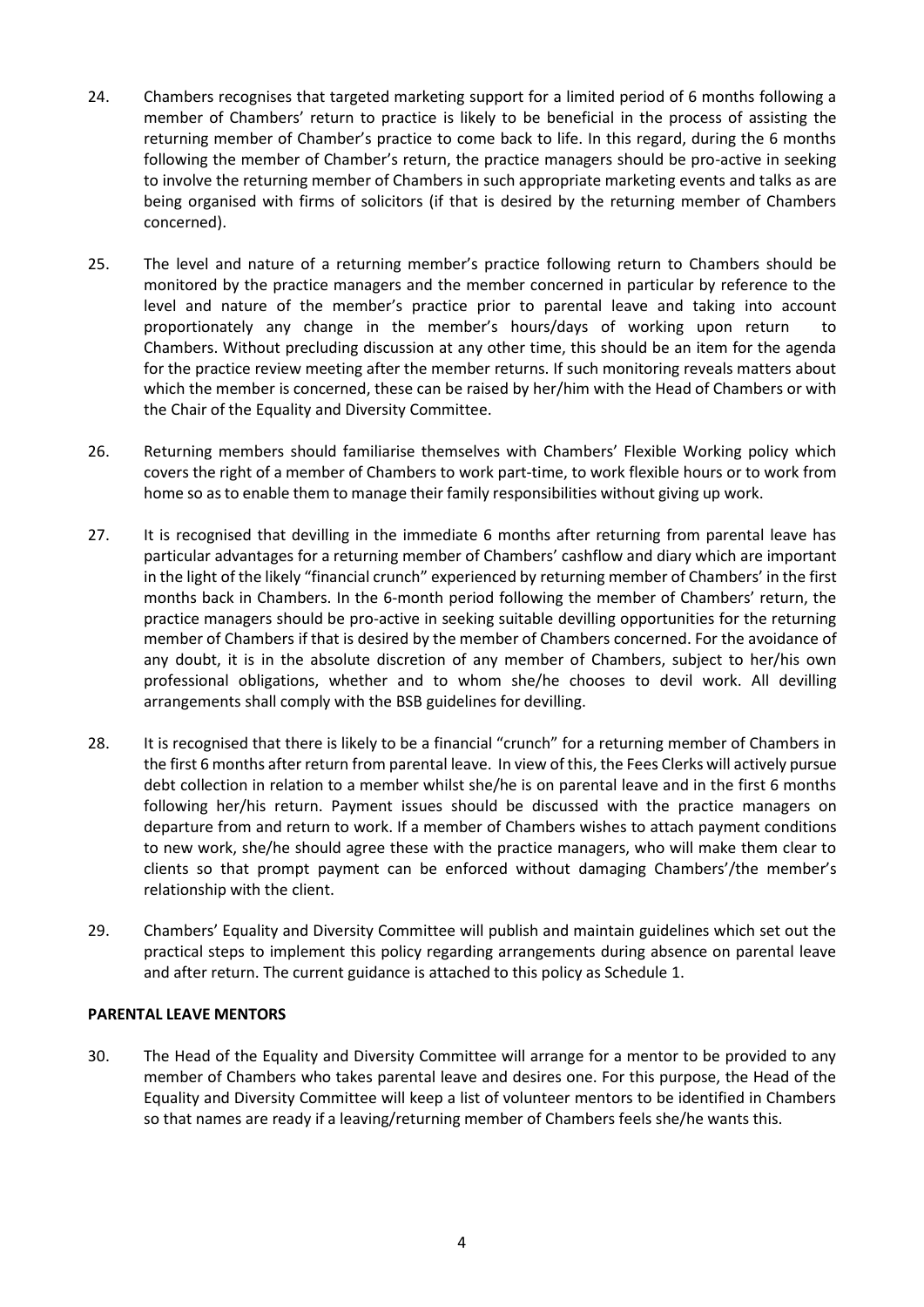#### **GRIEVANCE PROCEDURE**

- 31. Any member who has a concern or complaint regarding this policy should raise his or her complaint informally with one of Chambers' Equality and Diversity Officers in the first instance.
- 32. Should any complaint not be resolved informally to the satisfaction of the member, the member may elect for his/her complaint to be dealt with in accordance with Chambers' internal complaints procedure.

## **REVIEW**

33. This Policy will be reviewed atleast every two yearsfromthe date of itsimplementation and every two years thereafter. The level of the financial benefits in paragraphs 4-11 shall be reviewed annually.

#### **Approved by the MB September 2020**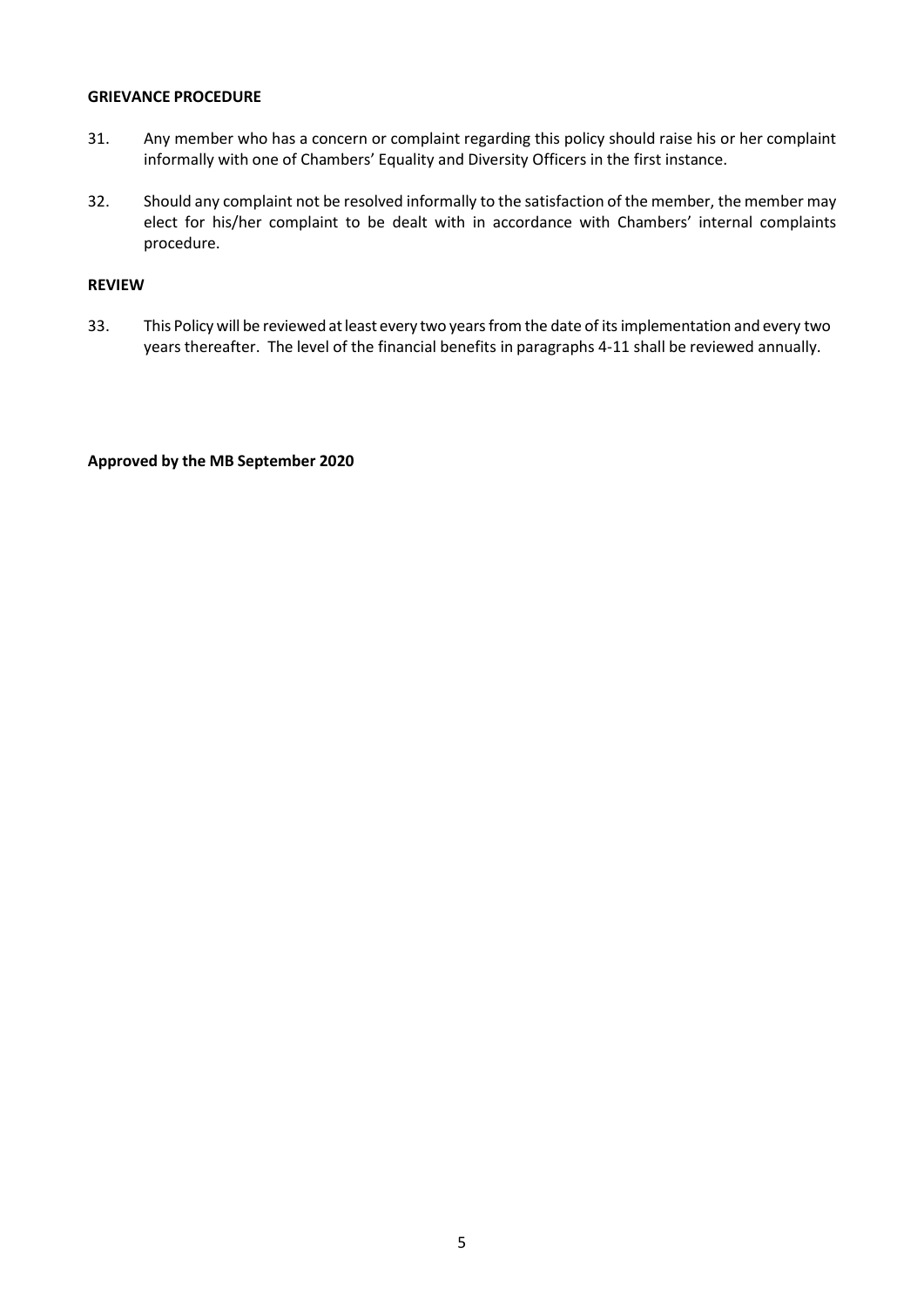# Schedule 1 - **TOPICS TO COVER IN SENIOR CLERK MEETING(S)**

- (1) **Confidentiality /publicity** in relation to the fact of the member becoming a Parent and/or taking a period of Parental Leave. It is for the member to decide what staff and members will be told and what professional and lay clients (or different categories of professional and lay clients) will be told on inquiring /at the member's instigation. This discussion should ensure consistency between the member's email out-of-office message (if any), voicemail and conversations with clients on the one hand and responses to inquiries from the clerks' room and reception desk on the other. (It will obviously not be appropriate for a member to ask any member of staff to pass on false information and any such request will not be accommodated).
- (2) **Notification of inquiries**. Whether, how and of which work inquiries they would like notification to continue, in accordance with Chambers' Fair Access To Work Policy (e.g. inquiries about the member by name, inquiries in relation to ongoing matters, none). This will also be an opportunity for an initial discussion about what work (if any) the member anticipates they might take on during the period of Parental Leave and related issues, such as whether they wish to be in a position to respond personally to a solicitor inquiry, even if they decline the work.
- (3) **Contact with Chambers**. It is for the member to decide what (if any) contact they wish to have with Chambers during their Parental Leave period (e.g. regular phone calls from or face to face meetings with the Clerks, all contact filtered through an agreed Contact Person, no contact at all). In particular, this is an opportunity for the member to indicate on what topics (if any) they wish to be contacted (e.g. Chambers' business, developments that may affect their practice on their return, training, marketing and networking opportunities or social events) and the form of that contact.
- (4) **Document delivery**. This is an opportunity for the member to indicate whether they would like any particular arrangements made in relation to the contents of their pigeon hole, specific work papers, materials distributed in advance of a Chambers' meeting, etc. (for example, monthly delivery of the contents of their pigeon hole to their home).
- (5) **Anticipated date of return to work** (if any). This is an opportunity for the member to indicate, if they wish, their current expectations about when they might return to work full or part time and to discuss related issues such as continuing to meet CPD requirements and Practice Certificate Renewal.